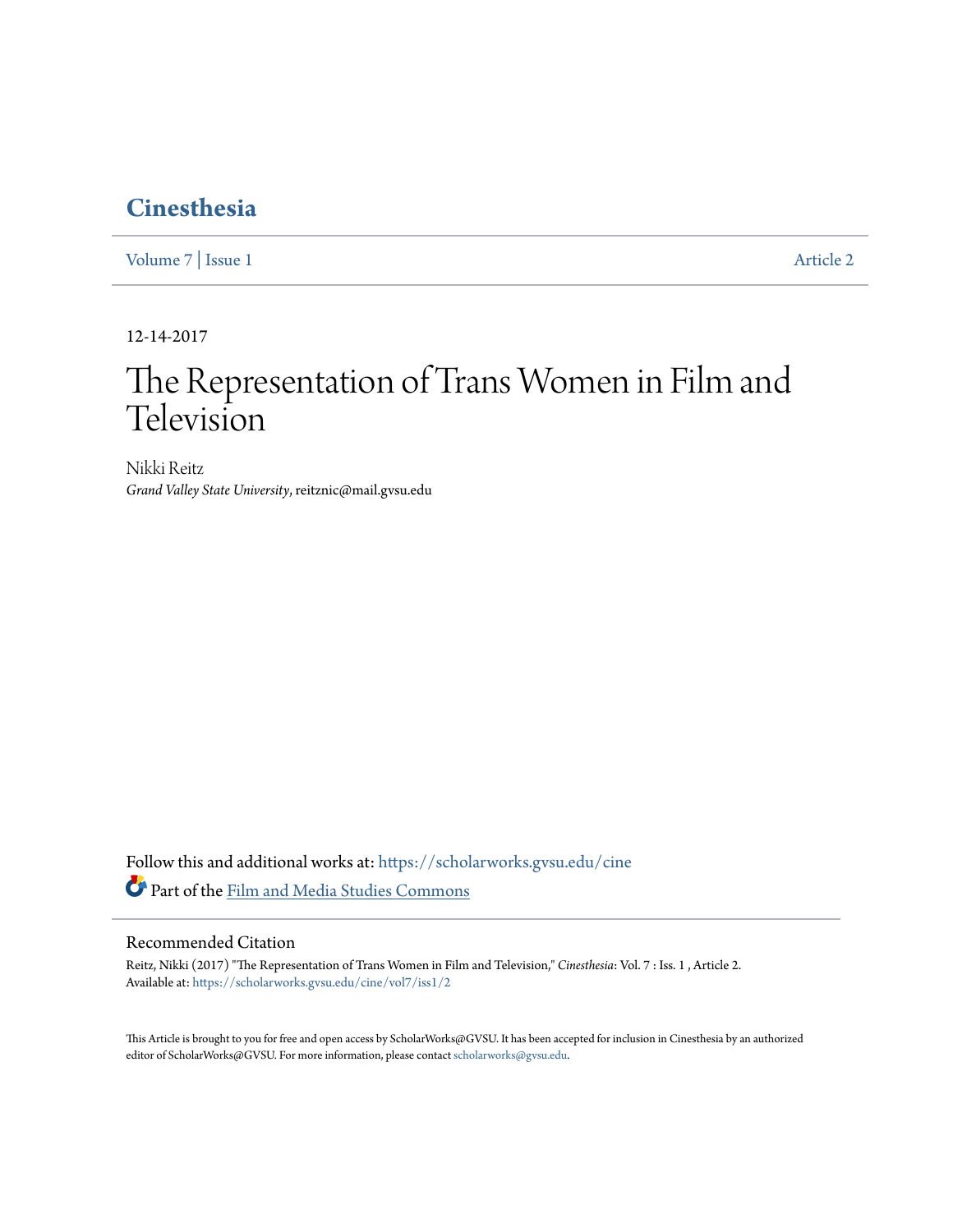### The Representation of Trans Women in Film and Television

#### by Nikki Reitz

Everyday Americans see reflections of themselves through their televisions and on the movie screen. They identify with characters they see, or they model themselves on those characters. Behavior, fashion sense, and morality can be used to shape an individual who sees someone like them in media. This reflection, however, has a downside. For many Americans, their daily life is filled with people who look and act just like them. We often find ourselves living in bubbles filled with people with similar world views. Television and movies are the only exposure to different individuals many Americans will receive. Negative stereotypes can directly impact the judgement of one group of people on another. These negative stereotypes can lead to people supporting policies that negatively impacts those that are associated with those stereotypes. For transgender women, the way they are represented on the screen is especially negative and thus damaging to their fight for equal treatment.

Film and television often casts trans women as villains. GLAAD is a non-government media monitoring organization that is funded by LGBT people in media. Since 2012, they have catalogued 102 episodes of television featuring transgender characters. Out of those episodes, 21% of them featured a trans woman as a villain (GLAAD). Multiple popular movies follow suit where the main antagonist is a trans woman. *Sleepaway Camp* (Robert Hiltzik), released in 1983, features a killer that is a trans woman who spends most the movie passing as a cisgender woman. At the end of the film, the character is seen naked on a beach holding the murder weapon. It is then revealed that the character was assigned male at birth. *The Silence of the Lambs*' (Jonathan Demme, 1991) main antagonist, Buffalo Bill, is a serial killer who kidnaps women, skins them, and then wears their skin. Although it is not explicitly stated that

1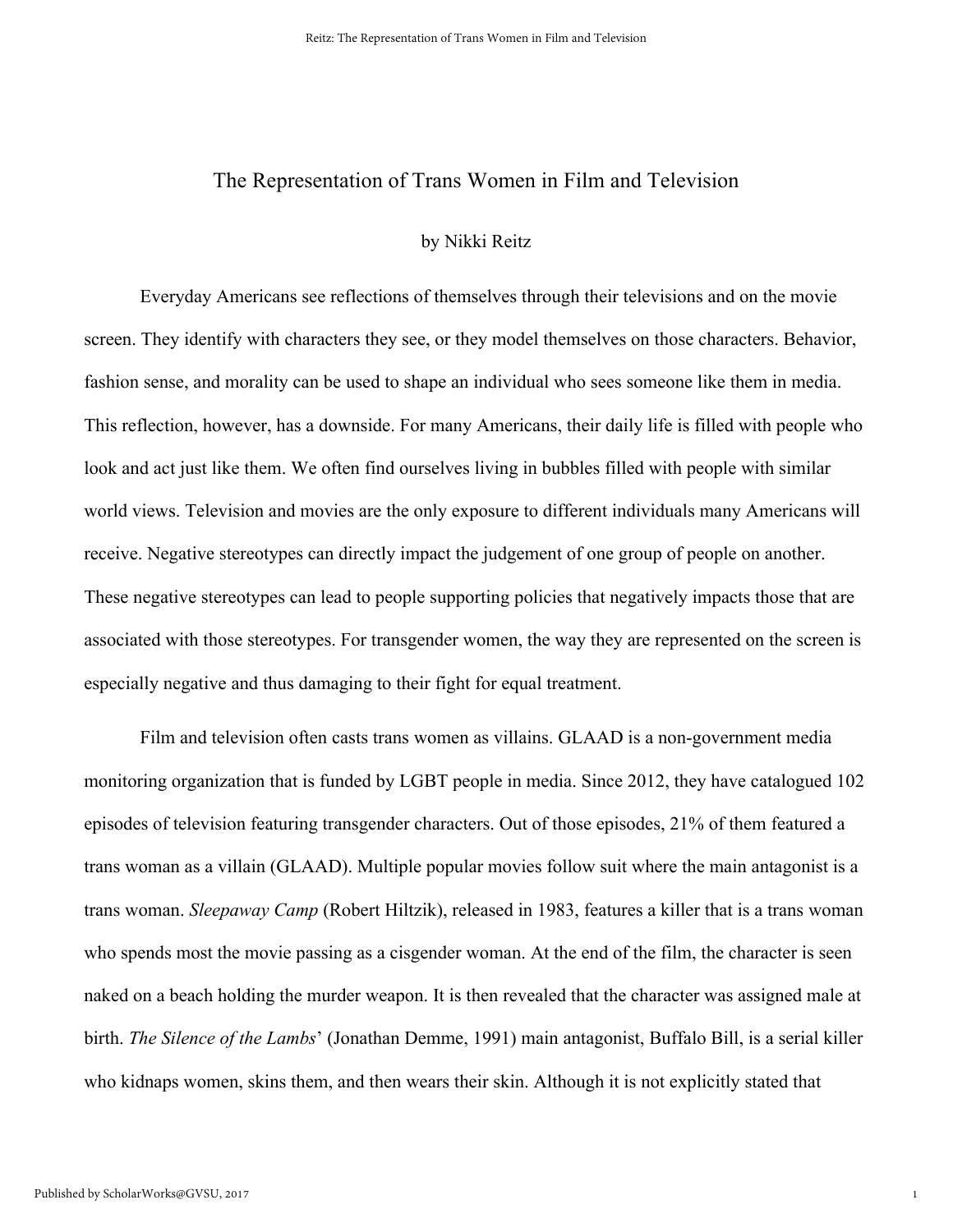Buffalo Bill identifies as being a woman, he is seen dressing up, applying makeup, and then tucking his genitals between his legs. He feminizes himself while also being a deranged character.

In our society, it is considered acceptable to be masculine, but to give up that masculinity and present as being feminine is a sign of deviance or some form of mental disorder. This is because of the gender binary that we force on ourselves. Throughout history, many cultures have acknowledged the existence of more than two genders. By acknowledging only two genders, males can exert themselves over their female counterparts, thus creating a gender that is denigrated. The gender binary system reenforces the patriarchal status quo and keeps power in the hands of those who already have it while making it difficult for those who do not have power to attain it.

Trans women are seen by our society as giving up their masculinity, and therefore power, to become feminine. Media creators have taken this concept and adopted it for their productions, making trans women villains – deranged individuals who are violent and dangerous. This way of thinking has given way to negative policy regarding trans women. In March of 2016, North Carolina passed the "An Act to Provide for Single-sex Multiple Occupancy Bathroom and Changing Facilities in Schools and Public Agencies and to Create Statewide Consistency in Regulation of Employment and Public Accommodations" bill, also known as House Bill 2. This law requires that employees of the state government use the restroom that corresponds to the gender they were assigned at birth. This law makes it illegal for a trans woman, who is an employee of the government of North Carolina, to use the women's restroom and requires them to use the men's restroom.

Furthermore, this law was passed under the guise of protecting women and children from trans women who are sex offenders (Borrello). In the United States, only 0.3% of adults identify as transgender according to The Williams Institute. This statistic includes both trans women and trans men. With trans women making up such a small percentage of the population, most people will never meet a

2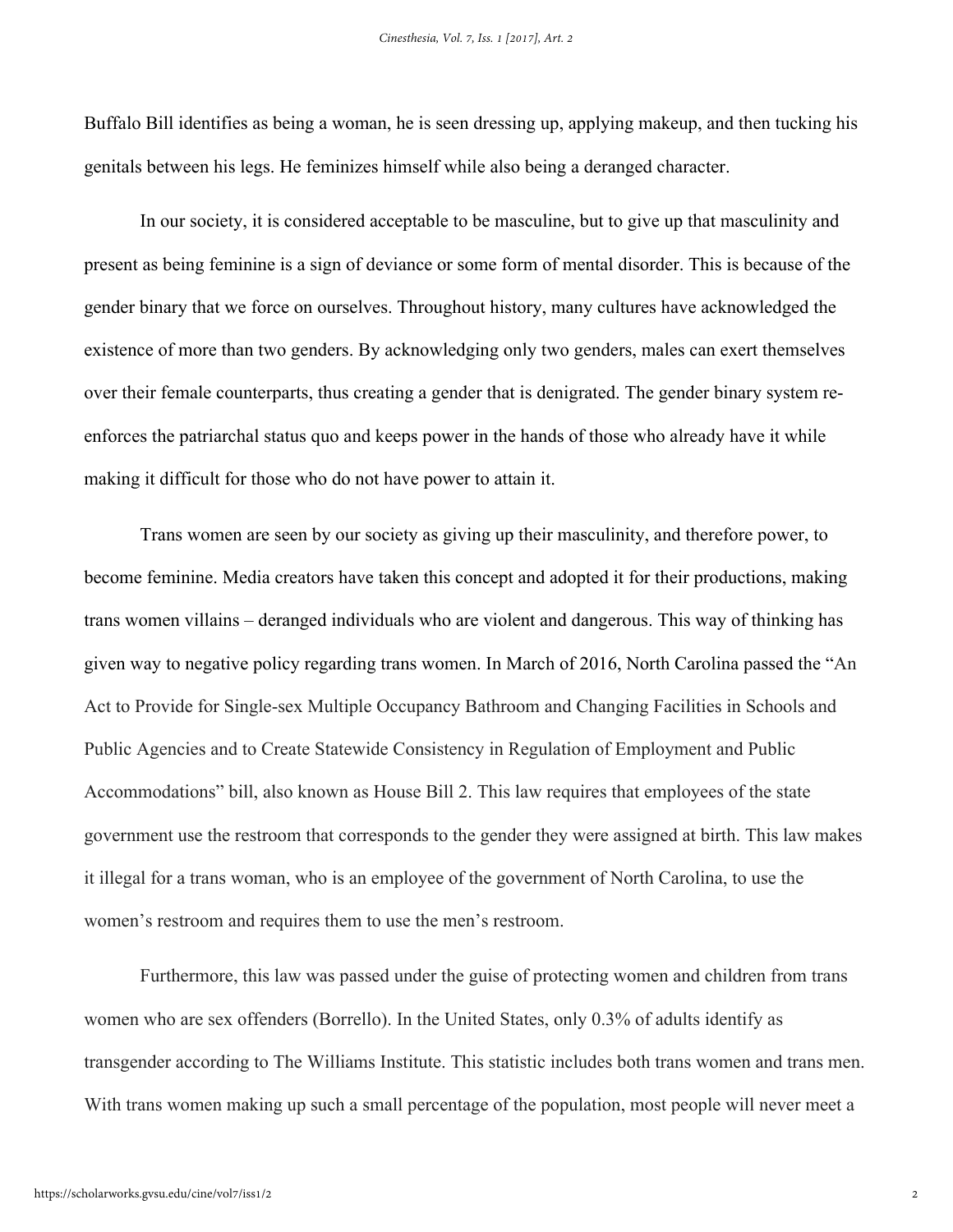trans woman in their lives. The only exposure they have to trans women is through movies and television. Movies and television say that trans women are dangerous people who act violently towards others. Thus, House Bill 2 was passed with no regard to the fact that there has never been a reported incident of a trans woman assaulting anyone in a restroom (Steinmetz). Trans men do not face this kind of discrimination due to their male privilege.

Something even more problematic is, according to the aforementioned study done by GLAAD, that in 40% of the catalogued episodes trans women were the victims of extreme violence, with police procedural shows being the worst offenders by far. Shows such as *Law & Order* (1990-2010)*, CSI* (2000-2015)*, NCIS* (2003-), and *The Closer* (2005-2012) often depict trans women as being sexually assaulted or murdered. These shows also depict the terrible treatment trans women face by the police investigating their cases. Often the police will misgender trans women using he/him pronouns instead of she/her. They will "deadname" trans women, which is using the name they were given at birth instead of the new name they take at transition. They will also harass trans women by calling them derogatory terms (Trota). This behavior in scripted shows and films tells the audience that it is okay to treat trans women like this. It reinforces negative stereotypes about trans women and makes it seem like it is acceptable to treat trans women in the same manner.

Trans women are disproportionately murdered at alarming rates. The Human Rights Campaign estimates that trans women who engage in sexual intercourse with men have a 1 in 12 chance of being murdered. For trans women of color, that estimate jumps to 1 in 4. Trans women also experience more workplace and peer discrimination. The lack of support from communities combined with discrimination leads to 49% of trans women attempting suicide at least once. Of those that attempt suicide, half succeed (Human Rights Campaign).

3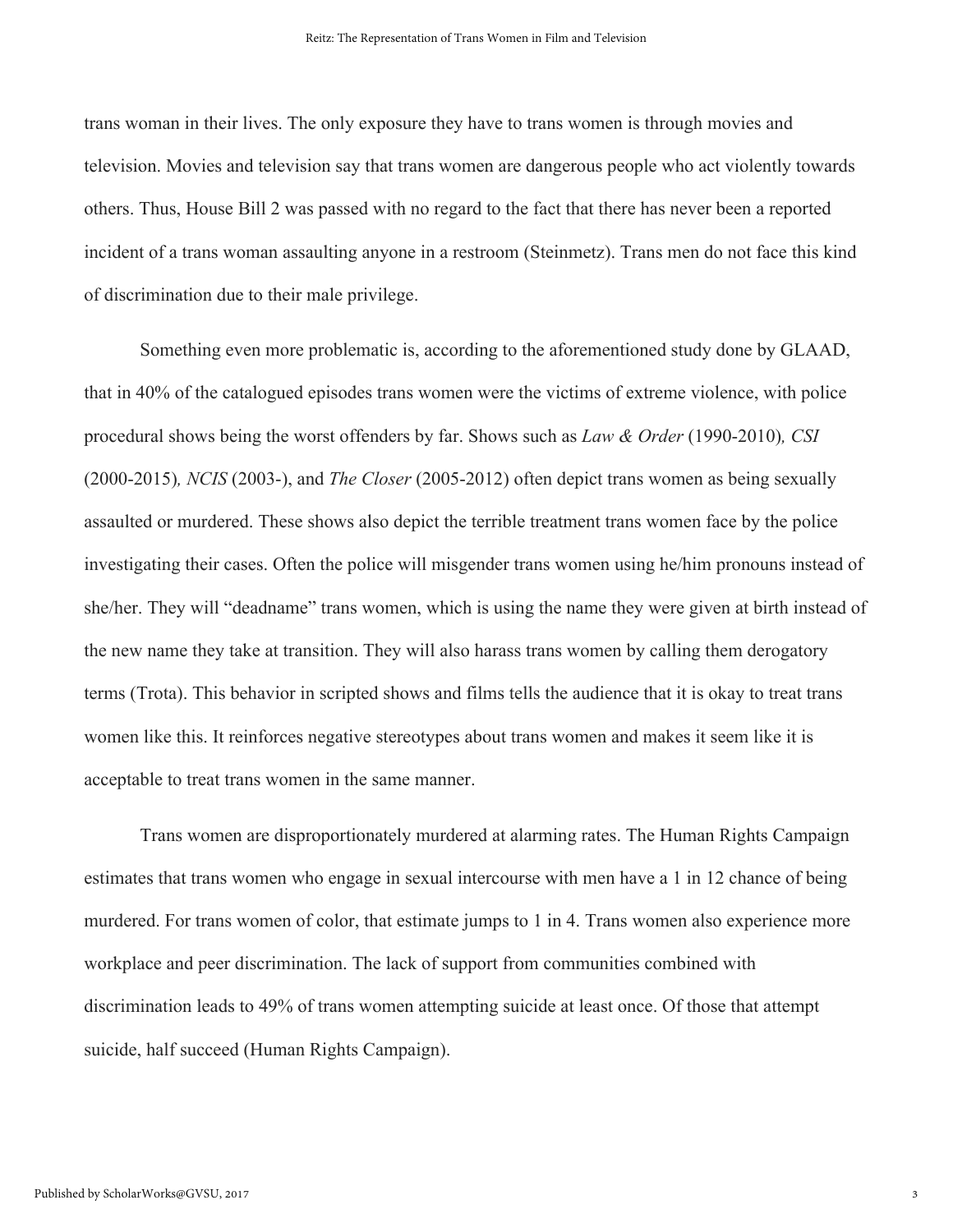In addition, Hollywood reinforces the idea that trans women are not really women by casting cisgender men in the roles of trans women. Jeffrey Tambor is the star of Hulu's *Transparent* (2014-), Eddie Redmayne plays Lili Elbe in *The Danish Girl* (Tom Hooper, 2015), and Jared Leto plays Rayon in *Dallas Buyers Club* (Jean-Marc Vallée, 2013). Cisgender men cannot accurately depict the experience of trans women. It is impossible to understand gender dysphoria without experiencing it for one's self. By casting cis men in these roles, Hollywood takes work away from trans actresses. Trans women often face discrimination when seeking employment, leaving many to be underemployed and living in poverty (Kellaway).



Furthermore, Hollywood also creates films that exploit the trans experience to highlight the crisis that coming out as trans inflicts on the cis people around them. In this way, trans characters are often used as plot devices for cis characters (Trota). *The Danish Girl* spends more time with the character Gerda, played by Alicia Vikander, and her struggle to accept that her partner Lili is trans. The film ignores the emotional and social struggles that Lili faces and instead focuses on

Gerda's feeling of loss over her 'husband.' The audience is expected to sympathize with Gerda, and, inevitably, expected to see Lili as the reason for her pain and suffering. Eddie Redmayne in *The Danish Girl*.

Likewise, *Dallas Buyers Club* is a film marketed as a true story, yet the whole narrative is a work of fiction. The character Ron Woodruff, played by Matthew McConaughey, is portrayed as being heterosexual and extremely bigoted toward the LGBT community. In reality, Ron Woodruff was bisexual, and not at all homophobic. However, his heroism in the film is based on him overcoming his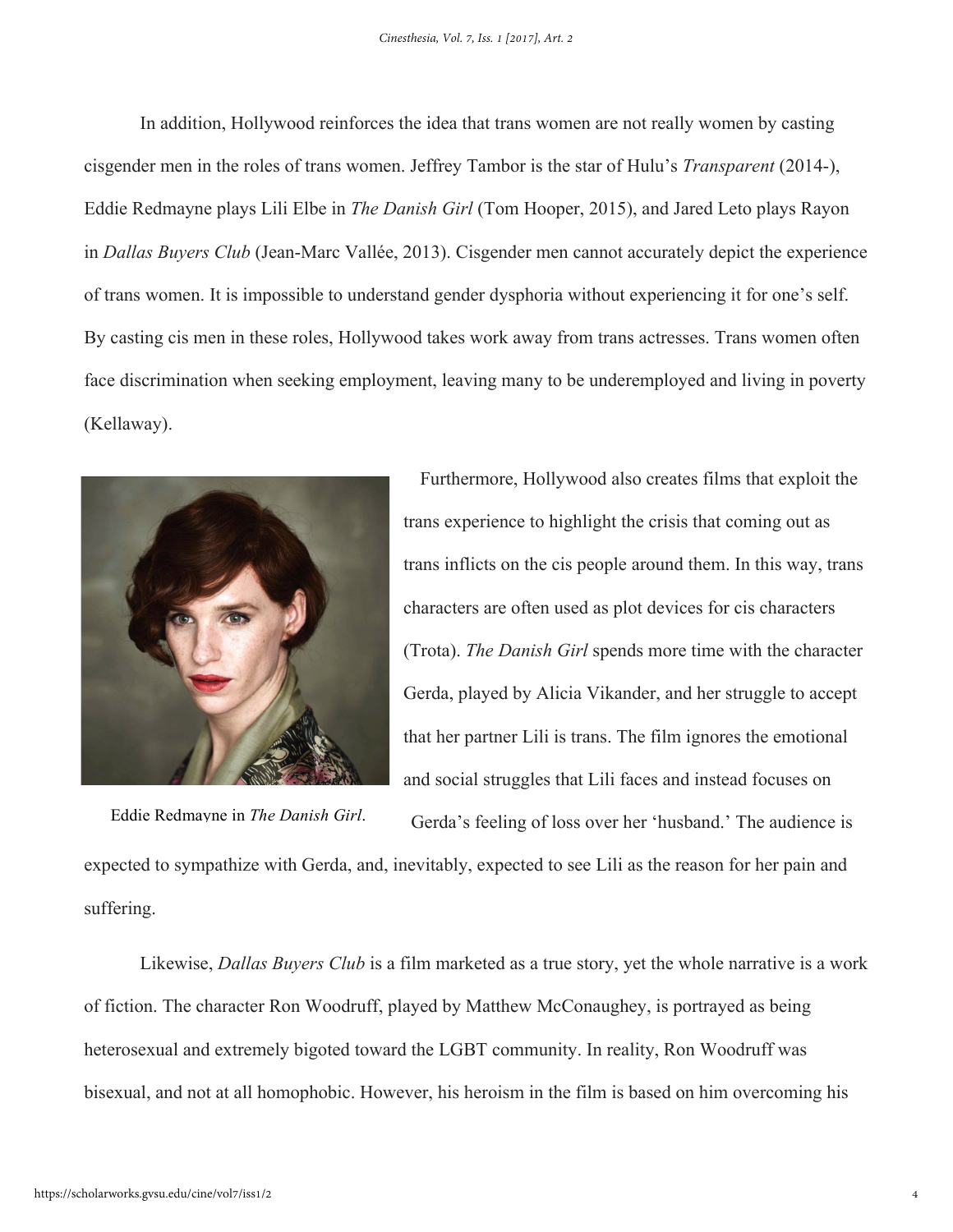bigotry. In the film, Rayon is a trans woman who befriends Ron. Rayon is an entirely fictional character. Steve Friess of *Time* magazine sums up Leto's performance as such, "there are no stereotypes about transgender women that Leto's concoction does not tap. She's an exaggerated, trivialized version of how men who pretend to be women — as opposed to those who feel at their core they are women behave."

There are several movies that are trumpeted as being positive examples of trans representation, but they too are problematic. Sophia Burset is a trans character on the hit Netflix show *Orange is the* 

*New Black* (2013-). Sophia is played by trans actress Laverne Cox. Sophia is both a criminal and a victim, falling into the two most common tropes trans characters are cast as. She is a victim of a hate crime and subsequently subjugated to institutionalized discrimination. *Tangerine* (Sean Baker, 2015) is also hailed as a positive example of trans representation, but it too falls into common tropes. The main character Sin-Dee, played by Kitana Kiki Rodrigeuz, is



Laverne Cox in *Orange is the New Black.*

portrayed as irrational and mentally unstable, which are common misconceptions about trans women (Trota). *Boy Meets Girl* (Eric Schaeffer, 2014) is a positive film starring Michelle Hendley, a trans actress. The film is sex positive, breaks negative stereotypes about trans women, and even seeks to normalize the bodies of trans women. However, in its attempt to do so, it ultimately objectifies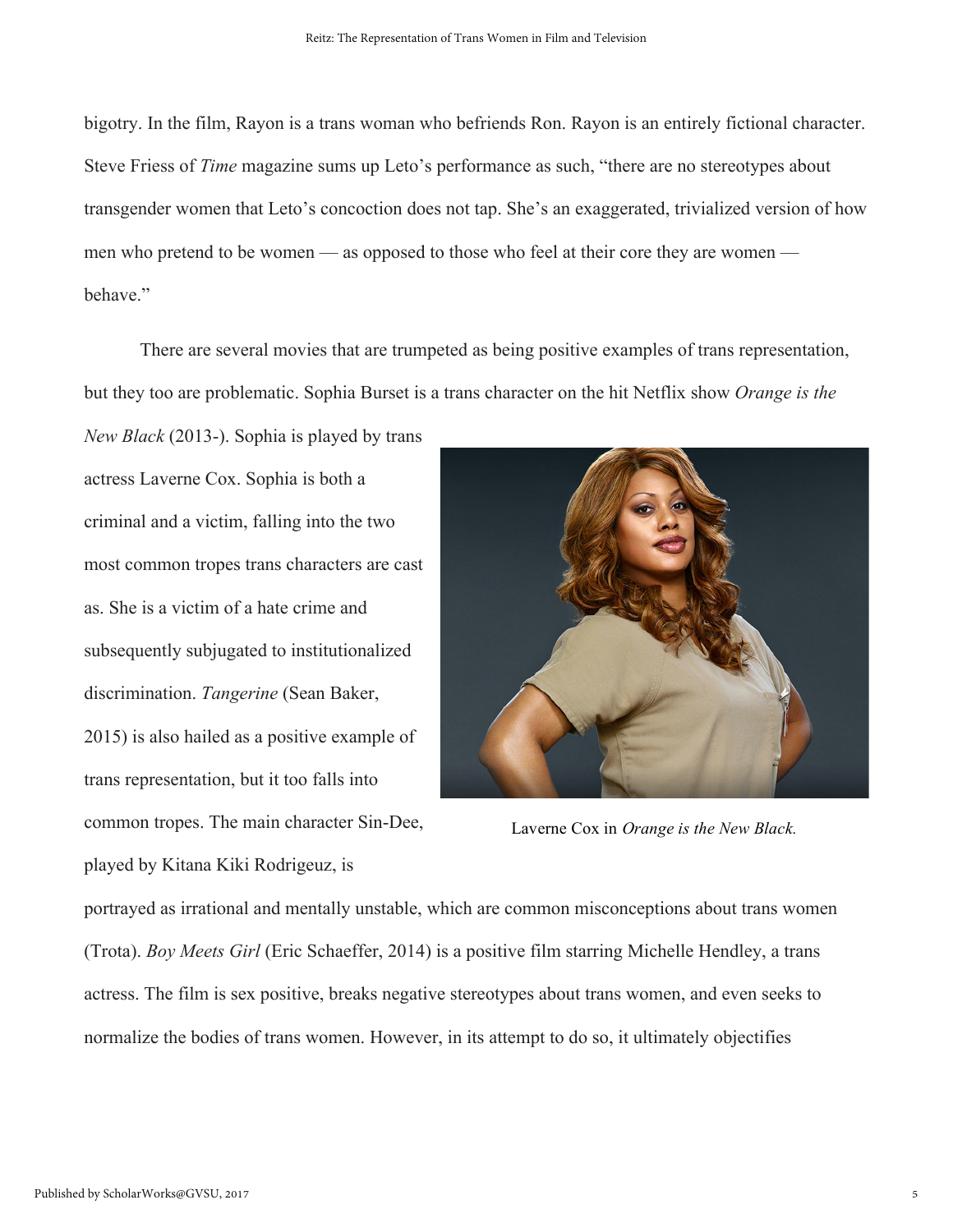Hendley's character's body and reinforces the idea that all trans women want to be desired by cisgender men (Trota).

Trans is only an adjective that describes one aspect of transgender people. By reducing trans people to just their trans-ness, the humanity of their characters is never revealed. Their hopes and dreams, the real struggles they face, and how they deal with the overall situation of the plot become lost opportunities. Their stories need to revolve around the plot and not the fact that they are trans. When producers of television and film begin casting trans actresses and actors to portray the trans experience, they will, in turn, slow the perpetuation of negative stereotypes of trans people. By better representing trans women in media, public opinion of trans women will change positively and their quality of life can greatly improve. Trans women that consume television and film will finally be able to join the rest of Americans by seeing themselves reflected on the screen. This can give them hope for better times, encourage them to press through their struggles, and have positive role models to look up to. By seeing positive examples of trans women they, too, can become stronger women. After all, if you can't see it, you can't be it.